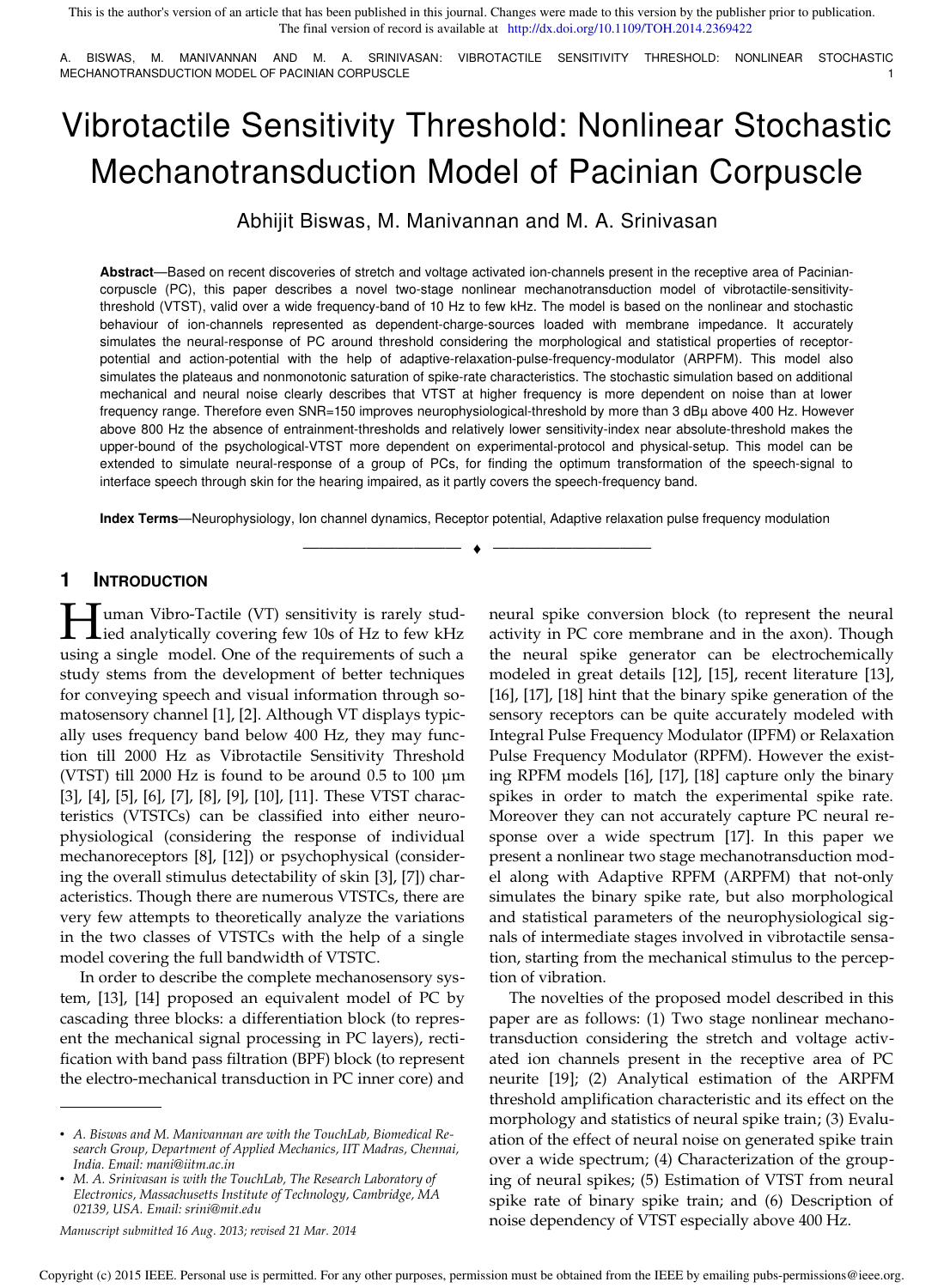2 IEEE TRANSACTIONS ON HAPTICS, VOL. #, NO. #, MMMMMMMM 20XX

## **2 MODEL DESCRIPTION AND METHOD**

The proposed model considers PC as the only mechanoreceptor, as the main objective of this paper is to develop a unified framework of biomechanical, neurophysiological and psychophysical signal processing associated with the human VT sensitivity over a wide frequency range above 10s of Hz. Fig. 1 shows the schematic of biomechanical and neuphysiological signal processing which converts the mechanical signal applied on skin to the neural spike train.



**Fig. 1.** Schematic of overall simulation of neural response of PC starting from the mechanical excitation.

## **2.1 Layered biomechanical model of skin & PC**

The biomechanical model used in this paper consists of PC and skin layers, detailed in [20], [21] along with the approximations. For the sake of completeness the model is briefly described in this section. The PC in the skin column is embedded between dermis and hypodermis. As [22] shows VTST do not vary significantly when the indenter diameter is above 1 mm, the diameter of the skin column in the model is also chosen as 1 mm, which is slightly larger than the dimension of a PC.

The compression of the PC inner core  $(w_c(t))$  primarily controls the neural activity of PC, therefore to obtain  $w_c(t)$ we have used two dimensionless transfer functions named as Compression Transmittance Transfer Function (CTTF)  $N_{sp}(s)$  and  $N_{pn}(s)$ .  $N_{sp}(s)$  relates the compression of the PC outer layer  $(w_p(t))$  to the displacement of the skin outer layer  $(x<sub>s</sub>(t))$  and  $N<sub>pn</sub>(s)$  relates the deformation of the PC core  $(0<sup>th</sup>)$  layer  $(w<sub>c</sub>(t))$  to the compression of the PC outer most  $(n<sup>th</sup>)$  layer  $(w_p(t))$  (referred in supplementary material). In this paper  $w_c(t)$  is fed to the mechanotransduction block through a constant gain  $\lambda$ =0.01 representing the stretch signal at the membrane of neurite *sm(t)* in

Fig 2. The chosen value of  $\lambda$  is a reasonable approximation, which can be ratiometrically scaled with mechanotransduction characteristics (1) described in next section.

### **2.2 Mechanotransduction and Adaptive RPFM**

Mechanotransduction and neural spike generation at the  $1<sup>st</sup>$  Ranvier's node of PC are modeled by two stage nonlinear signal processing (Fig. 2), where the  $3<sup>rd</sup>$  stage is the Adaptive Relaxation Pulse Frequency Modulation (ARPFM) [16], [18].



**Fig. 2.** Nonlinear model of mechanotransduction at PC inner core.

The plethora of Stretch Activated Ion Channels (SAIC) [23] present in PC can be broadly classified into low threshold (LT) and high threshold (HT) channels [24]. The LT channels (pressure threshold  $\sim$  2 kPa) are found to be sensitive to both +ve and -ve pressure gradient w.r.t. the extracellular matrix and the sensitivity increases till  $\pm 13$  kPa [24]. On the other hand the HT channels have threshold at -8 kPa and found to be insensitive till +13 kPa. It even appears that the LT channels are little more abundant than the HT channels [24].

*Two stages of nonlinear receptor potential generation:* In order to use the experimental results of [24] in this model, the +ve pressure is mapped to -ve stretch of neurite membrane  $(s_m^{\ n}(t))$  and -ve pressure is mapped to the +ve stretch ( $s_m^{\ p}(t)$ ). The stretch excitation to neurite membrane  $(s_m(t))$  results the 1<sup>st</sup> stage of generator potential which incorporates two levels of nonlinearities as detailed in the following section. However,  $2<sup>nd</sup>$  stage contains only one level of nonlinearity in generation of the receptor potential from the secondary voltage excitation as described later. While the  $1<sup>st</sup>$  stage models the SAICIs the  $2<sup>nd</sup>$  stage models the nonlinear amplification of the  $1<sup>st</sup>$  stage generator potential by the Voltage Activated Ion Channels (VAICs). Although the term generator potential is used synonymously to the receptor potential in this paper, it mostly represents the  $1<sup>st</sup>$  stage of receptor potential.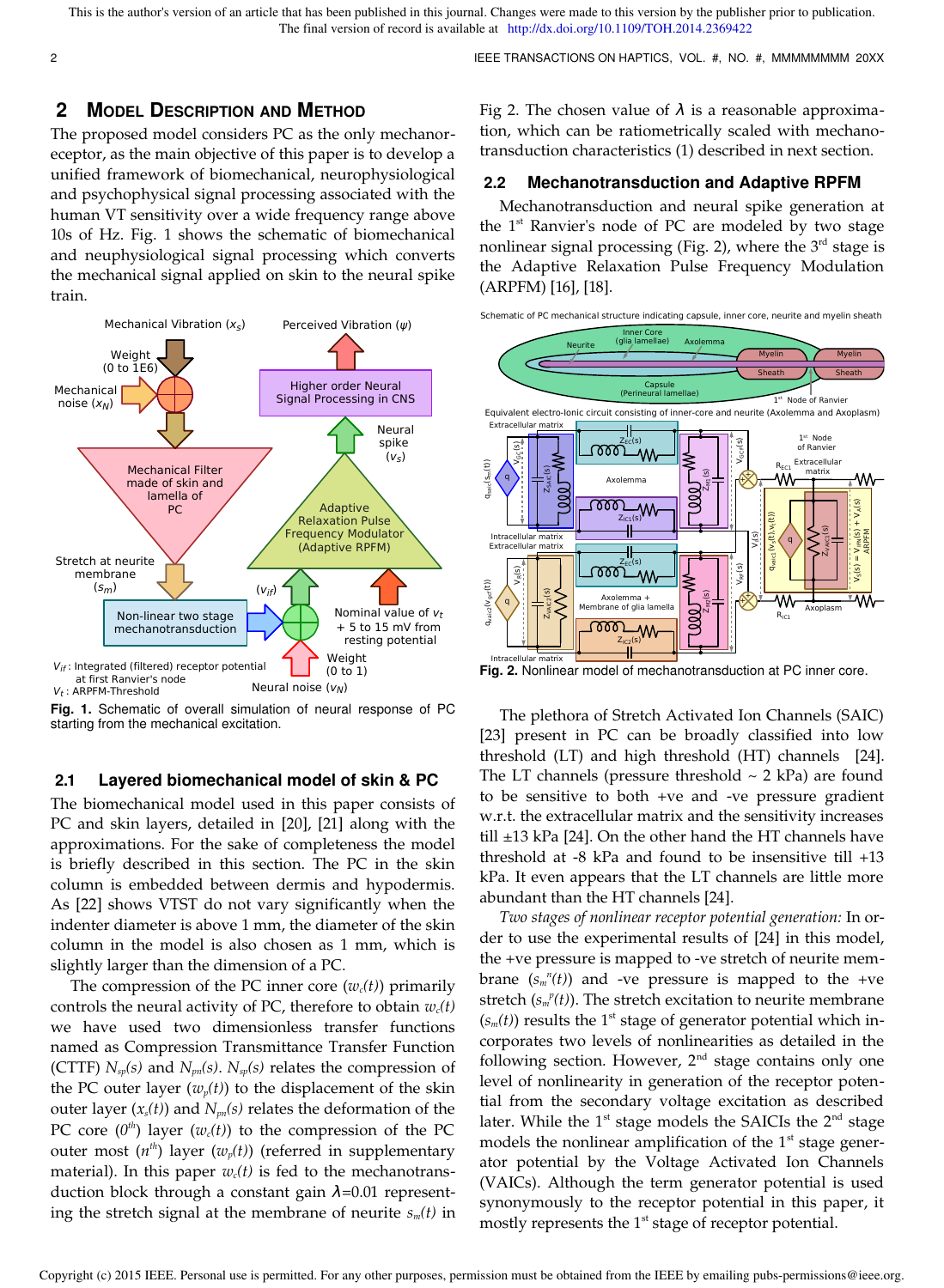A. BISWAS, M. MANIVANNAN AND M. A. SRINIVASAN: VIBROTACTILE SENSITIVITY THRESHOLD: NONLINEAR STOCHASTIC MECHANOTRANSDUCTION MODEL OF PACINIAN CORPUSCLE 3 3

*1 st stage 1st level:* The transduction characteristics of the stretch on membrane  $(s_m(t))$  to the overall charge transfer through the SAIC  $(q_g(t))$  is considered as the nonlinear dependent charge source (or current source), described by the function  $(q_g(t)=q_{\text{safe}}(s_m(t)))$ , as shown in Fig. 3A. The function  $q_{\textit{saic}}(s_m(t))$  is chosen based on the probability of an ion channel (HT and LT) opening under certain *sm(t)* [24], [25] and shown Fig. 3A and (1). The term  $q_g(t)$  indicates the net influx of the +ve ions through SAICs due to direct stretch excitation. On macro scale  $q_g(t)$  vs.  $s_m(t)$  resembles a nonlinear full wave rectification characteristics, but it may appear as half-wave rectification or exponential saturation characteristics depending on the operating point and range. In the nonlinear expression of the each component of  $q<sub>s</sub>(t)$  (1) the α controls the threshold, β controls near-threshold sensitivity and  $\tau$  controls the creep for the supra-threshold stimulus. The value of *k* is chosen as 4 based on the number of decades of supra-threshold stimulus amplitude to be simulated. The saturation level of  $q_g(t)$  is controlled by the coefficient ( $\varphi$ ).

$$
q_g(t) = q_{gL}^p(t) + q_{gL}^n(t) + q_{gH}^p(t) + q_{gH}^n(t); \text{ where}
$$
  
\n
$$
q_{gL}^p(t) = \varphi_L^p \left( 1 - \exp\left( -\left( \frac{S_m^p(t)}{\alpha_L^p} \right)^{\beta_L^p} \right) \right) \frac{1}{k} \sum_{i=0}^k \left( 1 - \exp\left( \frac{-S_m^p(t)}{10^i \tau_L^p} \right) \right)
$$
  
\n
$$
q_{gL}^n(t) \text{ and } q_{gH}^p(t) \text{ are similar to } q_{gL}^p(t) \text{ and } q_{gH}^n(t) = 0
$$
 (1)

 $\varphi_L^p = 5.0$ e-11*C*,  $\alpha_L^p = r_0$ 6e-5μ*m*,  $\beta_L^p = 5$  and  $\tau_L^p = \alpha_L^p$ 1e2  $\varphi_L^n = 5.0$ e-11*C*,  $\alpha_L^n = r_0$ 2e-4  $\mu$ *m*,  $\beta_L^n = 9$  and  $\tau_L^n = \alpha_L^n 8e1$  $\varphi_H^p = 2.5$ e-11*C*,  $\alpha_H^p = r_0 2$ e-3μ*m*,  $\beta_H^p = 4$  and  $\tau_H^p = \alpha_H^p 1$ e4



**Fig. 3.** Nonlinear transduction characteristics for different range of stimulus amplitude (in column: just sub-threshold, supra-threshold, complete-saturation); **(A)** Characteristics relating stretch in neurite membrane  $(s_m(t))$  to charge transfer through axolemma  $q_g(t)$  due primary excitation to stretch activated ion channels (SAICs); **(B)**  Characteristics describing clipping of 1<sup>st</sup> stage generator potential  $v_q(t)$ ; (C) Characteristics relating clipped & filtered  $1<sup>st</sup>$  stage generator potential (*vgcf(t)*) to the secondary transmembrane charge transfer  $q_r(t)$  due to excitation to the voltage activated ion channels (VAICs).

Apart from non-linearity between  $q_g(t)$  vs.  $s_m(t)$ , the LT and HT ion channels have different temporal responses; while LT is slower, HT is faster [24]. A certain population of LT ion channels has average closing time constant remains in the order of 1.5 ms and can creep up to 10 ms [24]. On the other hand, the opening time constant of LT channels is 4-times lower than that of closing. Compared to LT channels, HT channels have more identical opening and closing time constants [24]. In general the time constant for enabling the SAICs are reported to be in the order of 0.5 and 2.5 ms [25]. Therefore the internal impedance (Fig. 2) of the overall SAICs  $(Z_{S AIC}(s))$  are modeled as 2<sup>nd</sup> order transfer function with a little under-damped pole-pair and a zero as given in (2). The  $q_g(t)$  generates the first stage of generator potential  $v_g(t)$ , based on the complex-elastance  $(E_{SALC}(s) = s * Z_{SALC}(s))$  of the SAIC.

$$
Z_{SALC}(s) = \frac{V_G(s)}{sQ_G(s)} = \frac{5.0e7(2\pi 400)^2 \left(1 + \frac{s}{2\pi 390}\right)}{s^2 + 2(0.30)(2\pi 400)s + (2\pi 400)^2}
$$
(2)

*1 st stage 2nd level:* As the SAICs are themselves voltage sensitive and they conducts under both +ve and -ve voltage excitation,  $v_g(t)$  experiences  $2<sup>nd</sup>$  level of nonlinearity in the form of clipping. Under +ve voltage excitation SAICs mostly saturates exponentially, but under -ve voltage excitation their conduction shows different type of clipping with a higher order non-linearity [23], [24], [26], [27], [28], [29]. The clipping characteristic for PC neurite is chosen based on [26] and its analytical form is given in (3) (Fig. 3B). The clipped version of the  $v_g(t)$  $(v_{\mathcal{P}}(t))$  represents the effective EMF (open-load voltage) of the SAICs in the receptive area of PC neurite.

$$
v_{gc}(t) = v_{gc}^{max} \left( v_{gc}'(t) + v_{gc}^{e}(t) \right) / (2k)
$$
  
\n
$$
v_{gc}'(t) = \text{tansig}\left( \frac{v_{g}(t)}{\tau_{g}} \right) + \sum_{i=2}^{k} \text{tansig}\left( \frac{v_{g}(t)}{10^{i} \tau_{g}} \right);
$$
  
\n
$$
v_{gc}^{e}(t) = \sum_{i=1}^{k-1} \left( 1 - \exp\left( \frac{-v_{g}^{p}(t)}{10^{i} \tau_{g}} \right) \right) + \sum_{i=1}^{k} \left( 1 - \exp\left( \frac{v_{g}^{n}(t)}{10^{i} \tau_{g}} \right) \right);
$$
  
\nwhere 
$$
v_{g}^{p}(t)
$$
 and 
$$
v_{g}^{n}(t)
$$
 are +ve and -ve part of 
$$
v_{g}(t)
$$
,  
\n
$$
v_{gc}^{max} = 0.1V, \tau_{g} = 0.3V \text{ and } k = 5
$$

*Loading effect of neurite membrane:* Similar to *ZSAIC(s)* the longitudinal and transverse membrane impedance is also frequency dependent which can be modeled as frequency dependent capacitor [30] or as RLC combination [31] (Fig. 2). Considering the electrical loading effect of extracellular fluid, neurite membrane and intracellular fluid the observable form of the 1<sup>st</sup> stage generator potential ( $v_{\text{gcf}}(t)$ ) is derived from the effective EMF of the SAICs  $(v_{gc}(t))$ . Therefore the initiated potential  $v_{gc}(t)$  is filtered by the assembly of  $Z_{EC}(s) \leftrightarrow Z_{M1}(s) \leftrightarrow Z_{IC1}(s)$  as shown in Fig. 2, which acts as a bi-proper  $2<sup>nd</sup>$  order filter  $(TR<sub>1</sub>(s))$  expressed in (4). The constituents *TR1(s)* are considered as 2 nd order transfer functions similar to *ZSAIC(s)* based on [31]. Such transfer functions quite accurately model the longitudinal impedance of neural membrane. Due to the presence of significant amount of SAIC in the receptive area of axolemma, *ZM1(s)* is also modeled as 2nd order.

$$
TR_1(s) = \frac{V_{GCF}(s)}{V_{GC}(s)} = \frac{0.9(2 \pi 150)^2 \left(1 + \frac{s}{2 \pi 50}\right) \left(1 + \frac{s}{2 \pi 1e4}\right)}{s^2 + 2(0.70)(2 \pi 150)s + (2 \pi 150)^2}
$$
(4)

Copyright (c) 2015 IEEE. Personal use is permitted. For any other purposes, permission must be obtained from the IEEE by emailing pubs-permissions@ieee.org.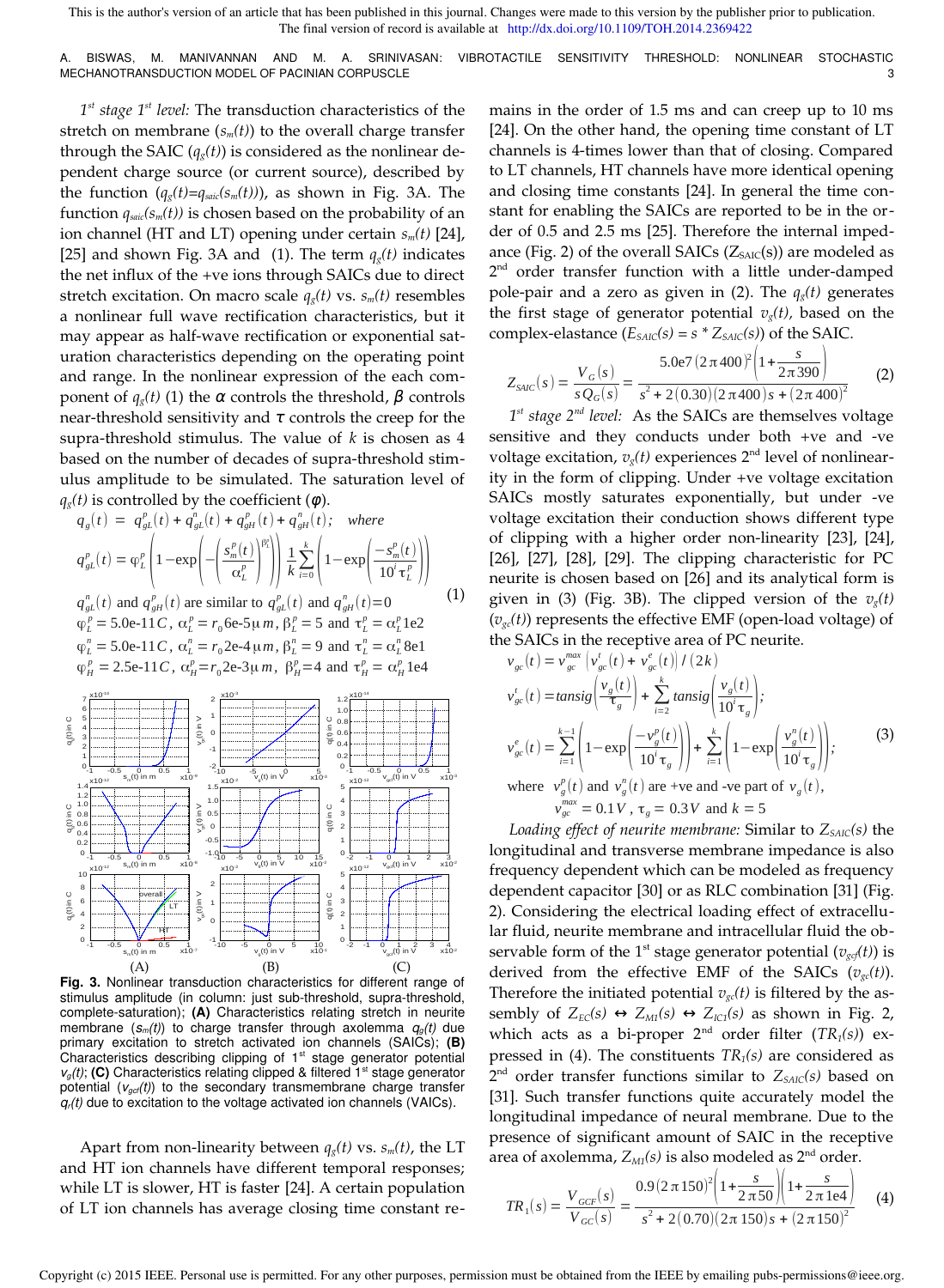2<sup>nd</sup> stage of Mechanotransduction: The 1<sup>st</sup> stage of generator potential  $v_{\text{gc}}(t)$  while spreading through the membranes inside the inner core gives raise to  $2<sup>nd</sup>$  stage of receptor potential  $v_r(t)$  by the VAICs. Due to  $v_{gcf}(t)$  the net inflow of +ve charge  $q_r(t)=q_{\text{VAIC2}}(v_{\text{gcf}}(t))$  (5) gives rise to  $v_r(t)$  depending on  $Z_{VAIC2}(s)$  (6) and becomes significant whenever  $v_{\text{gcf}}(t)$  reaches close to the nominal threshold of VAICs (Fig. 3C). The characteristics of the nonlinear voltage dependent charge source (or current source)  $q_r(t) = q_{\text{VAIC2}}(v_{\text{gcf}}(t))$  is depicted in Fig. 3C.

$$
q_r(t) = q_r^m \left( 1 - \exp\left( -\left( \frac{v_{gcf}^p(t)}{\alpha_r} \right)^{\beta_r} \right) \right) \frac{1}{k} \sum_{i=0}^k \left( 1 - \exp\left( \frac{-v_{gcf}^p(t)}{10^i \tau_r} \right) \right)
$$
  
\n
$$
q_r^m = 9.0e^{-12}C, \ \alpha_r = v_{thd}^{nom} 75\%, \ \beta_L^p = 10 \text{ and } \tau_L^p = \alpha_r 0.1
$$
  
\n
$$
Z_{\text{VACC2}}(s) = \frac{V_R(s)}{s Q_R(s)} = \frac{4.0e^{11}}{\left( 1 + \frac{s}{2\pi 0.01} \right)}
$$
 (6)

*Loading effect of axolemma and lamellae membrane:* In contrary to the  $v<sub>s</sub>(t)$ , not only the axolemma takes part in generation of  $v_r(t)$  but also the membrane of glia lamellae and probably the perineural lamellae, as they too have VAICs [19]. Therefore the transfer function for  $Z_{M2}(s)$  and  $Z_{IC2}(s)$ is different than that of the  $1<sup>st</sup>$  stage as they represent the combined effect of neurite and the lamellae. Similar to the 1<sup>st</sup> stage, the assembly of  $Z_{EC}(s)$  ↔  $Z_{M2}(s)$  ↔  $Z_{IC2}(s)$  construct another bi-proper  $2^{nd}$  order filter  $(TR_2(s))$  for  $v_r(t)$ (Fig. 2) and its expression is given in (7). The observable form of the overall receptor potential is effectively the summation of the filtered  $v_{\rm gc}(t)$  and  $v_{\rm r}(t)$ , which is denoted as  $v_i(t) = v_{\text{gcf}}(t) + v_{\text{rf}}(t)$ .

$$
TR_2(s) = \frac{V_{RF}(s)}{V_R(s)} = \frac{0.4(2\pi 350)^2 \left(1 + \frac{s}{2\pi 200}\right) \left(1 + \frac{s}{2\pi 1e4}\right)}{s^2 + 2(0.80)(2\pi 350)s + (2\pi 350)^2}
$$
(7)

As shown in Fig. 2, all the  $2<sup>nd</sup>$  order impedances considered in the model reduces to  $1<sup>st</sup>$  order if the inductance is neglected. In the discussion section we have described the importance and the possible origin of such under-damped 2<sup>nd</sup> order impedance associated with mechano-sensitive cell membrane.

*Adaptive RPFM (ARPFM):* The spike generation at 1<sup>st</sup> Ranvier's node of PC can be modeled with ARPFM (Fig. 1 and 2), which is functionally different from the model of VAICs of the receptive area as described in the following section. The main difference is the adaptive threshold characteristics of ARPFM resulted by the refractoriness and rapid adaptiveness of the Na<sup>+</sup> VAICs of 1<sup>st</sup> Ranvier's node. The ARPFM is similar to integrate-and-fire model [16], [17] but different in two aspects: 1) the integrator is lossy (realized with a Low Pass Filter (LPF)), and 2) the relaxation frequency modulator includes an adaptive threshold  $(v_t(t))$  which is physiologically more intuitive representation of refractoriness than the *integrator discharge current*. The ARPFM as described in this paper captures the shape of action potential more accurately than integrate-and-fire model.

*LPF of ARPFM:* The presence of lossy integrator (or 1<sup>st</sup>) order LPF) in ARPFM offers the temporal summation for the signal above cutoff frequency. In contrary to ideal integrator (cutoff  $= 0$  Hz), output of lossy integrator does not ramp over a long time for the signals below cutoff frequency. In our model the LPF cutoff is set in the range of 15 to 20 Hz in contrary to 0.8 Hz of [32], which is found to be more reasonable in comparison to the membrane impedance (Fig. 2). It also offers better matching of the shape of receptor potential (*vif(t)*) at 1st Ranvier's node of PC. In our model lowering the cutoff further not only alters the shape of  $v_{if}(t)$  but also affects the accuracy of the generated spike train for trapezoidal and sinusoidal stimulus as width of  $1<sup>st</sup>$  tuning plateau reduces. On the other hand increasing this cutoff above 200 Hz also reduces the width of the 1<sup>st</sup> tuning plateau making the  $v_{i}(t)$  taller (close to 100 mV) and narrower while attempting to match the desired level of saturation spike rate for stimulus ~100 Hz. According to the schematic (Fig. 2), *REC1(s)* ↔  $Z_{\text{VACC}}(s) \leftrightarrow R_{\text{IC1}}(s)$  forms the LPF and the transfer function of the filter (*TR3(s)*) is given in (8). The final constraint in tuning this cutoff of the ARPFM LPF comes from the peak value of the  $v_{i}(t)$  that is observed in experiment [26], [33], [34]. Typically  $v_{i}(t)$  saturates around +50 mV from resting membrane potential. On the other hand cell membrane has typically dielectric breakdown voltage ~200 mV [35] and therefore none of the neurophysiological voltage signals practically reaches close to it. This criterion is well satisfied at all the stages of electro-ionic signal processing. It is worth noting that all the membrane potential mentioned in the following section are referenced to the resting membrane potential (-70 mV approx.).

$$
TR_3(s) = \frac{V_{ij}(s)}{V_i(s)} = \frac{1}{\left(1 + \frac{s}{2\pi 17.8}\right)}
$$
(8)

*Threshold of ARPFM:* The ARPFM threshold is actually a measure of the refractoriness of the Na<sup>+</sup> VAICs to go for the next avalanche opening. In comparison to the model of VAIC, as ARPFM the threshold  $(v_t(t))$  is adaptive and amplified by the threshold amplification factor in the refractory period as found in [34] and shown in Fig. 4. The analytical form of adaptive threshold  $(v_t(t))$  as estimated from [34] represents the amplification factor w.r.t. its nominal value  $v_{t_{\text{nom}}} = -5$  mV in the time frame starting from the instantaneous crossing of  $v_i(t)$  over  $v_i(t)$  (t=0 for current time frame). In order to extrapolate  $v_t(t)$  towards the absolute refractory period, two different forms of equations are chosen and their possible variations (1-3 and 4-8) are depicted in Fig. 4. These two forms inherently satisfy two basic properties of the ARPFM threshold amplification characteristics: 1) they tend towards infinity for a small duration after initiation of a neural spike *(t=0 for current time frame),* and 2) fall exponentially towards unity as  $t \rightarrow \infty$  for any value of the coefficients. It is ob-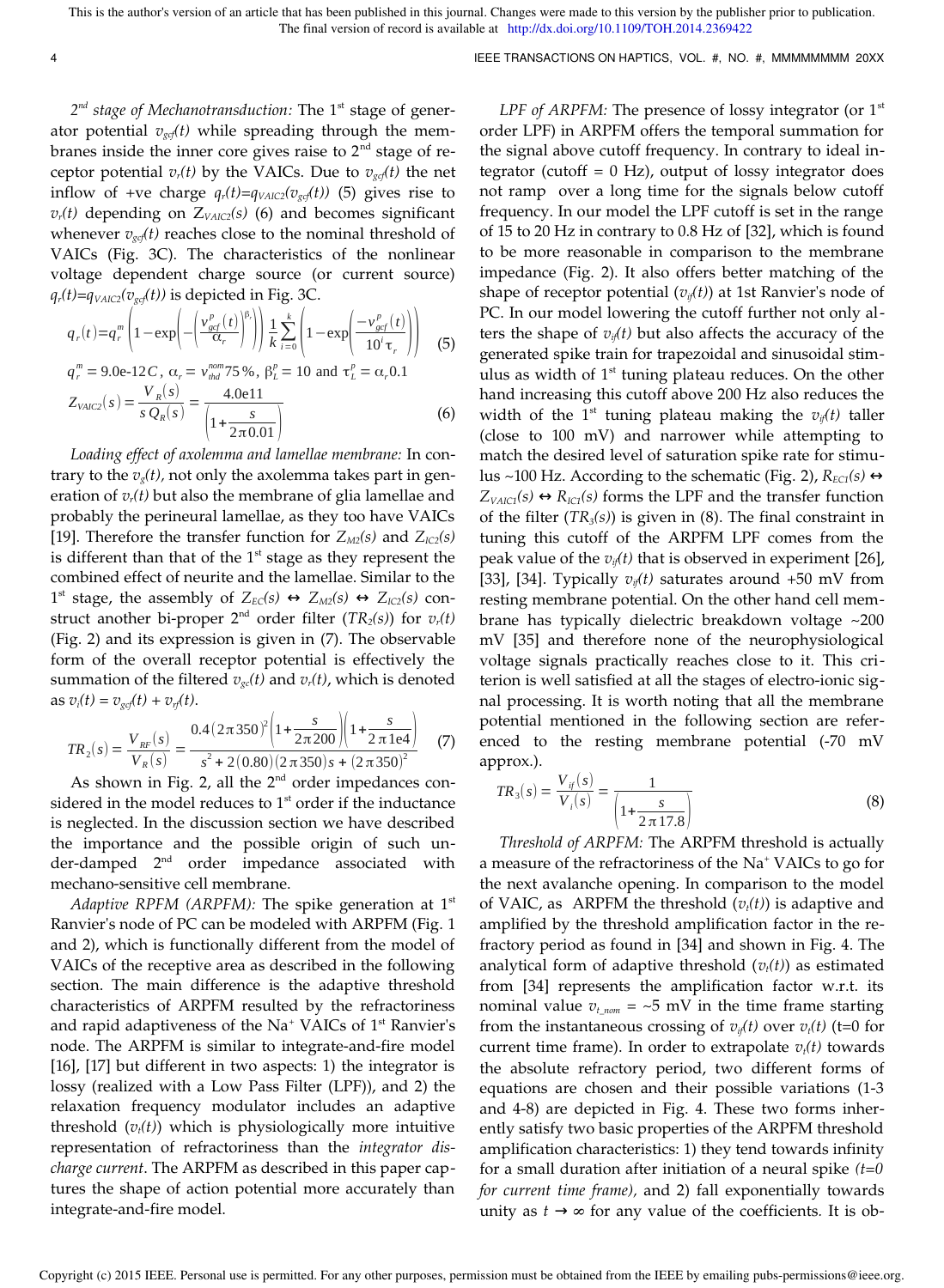A. BISWAS, M. MANIVANNAN AND M. A. SRINIVASAN: VIBROTACTILE SENSITIVITY THRESHOLD: NONLINEAR STOCHASTIC MECHANOTRANSDUCTION MODEL OF PACINIAN CORPUSCLE **AND THE SET OF SALE ASSAULT ASSAULT** STRANGER AND THE STRANGER STRANGER STRANGER STRANGER STRANGER STRANGER STRANGER STRANGER STRANGER STRANGER STRANGER STRANGER STRANGER ST

served that after 2.5 ms the experimental data have an exponential decay with time constant of  $0.56<sup>-1</sup>$  ms (pole at 89 Hz w.r.t. Laplace transform) and therefore in the  $2<sup>nd</sup>$  form of equation contains same exponential factor (Fig. 4).



**Fig. 4.** Threshold amplification characteristics of ARPFM.

*Choice of ARPFM threshold:* The key factor in choosing a particular analytical expression of ARPFM threshold as shown in Fig. 4 is the fact that once an Na<sup>+</sup> VAIC completely opens, it can not be reopened unless the membrane hyper-polarizes and there is very little probability that an Na<sup>+</sup> channel remained closed during the previous action potential. As the typical time constant for hyper-polarization from the initiation of depolarization of the membrane is about 1.5 ms, the characteristic 7 of Fig. 4 is found to be most suitable for ARPFM. Due to the rapid recovery after 1.5 ms, characteristic 7 can also offer the saturation spike rate just around 550 sps (spikes per second), which matches most of the experimental results [8], [36]. At the same time it completely eliminates the probability of triggering next action potential in repolarization phase as  $v_t(t) \rightarrow \infty$  for the duration of 1.5 ms from the triggering instant of last action potential (*t*=0). Characteristics 1, 2 and 8 offers relatively higher value of *vt(t)*  in the time duration of 1.5 to 2.5 ms limiting the saturation spike rate of the PC below 500 sps. The characteristics 4, 5 and 6 allows generation of next action potential in the repolarization phase, which are supposed to be merged with the last action potential itself. However characteristics 6 can be next best choice which can offer saturation spike rate of 800 sps but occasionally it triggers spikes in repolarization phase, which causes an error in calculation of binary spike rate and significantly distorts the shape of action potential in those cases.

*Shape of action potential:* The generation of action potential can be very accurately modeled using ARPFM, including the shape. The instantaneous crossover of  $v_{i}(t)$ w.r.t. *vt(t)* actually triggers the avalanche opening of the Na<sup>+</sup> VAICs. The trigger ( $v_{at}(t)$ ) is considered as an unit impulse function, approximated by rectangular pulse of 0.2 ms which is the typical time constant for opening a  $Na<sup>+</sup>$ VAIC [37]. Depending upon the transfer function *TFNa(s)*  as given in (9),  $v_{at}(t)$  results in the ionic potential  $v_{Na}(t)$ which is in-fact the impulse response of Na<sup>+</sup> VAICs. Similarly, same trigger  $v_{at}(t)$  generates the impulse response of K<sup>+</sup> VAICs based on *TFK(s)* given in (10). It is worth noting that  $TF_K(s)$  contains a delay of 0.4 ms in it. The net action potential  $(v_a(t))$  is considered as  $v_a(t)=v_{Na}(t)-v_K(t)$ . The natural frequencies of  $TF_{Nq}(s)$  and  $TF_{K}(s)$  acts similar to the carrier frequency of a frequency modulator. The net observable potential (neural spike train)  $(v_s(t))$  at 1<sup>st</sup> Ranvier's node is the superposition of the  $v_a(t)$  and  $v_{i}(t)$ . The binary form of  $v_s(t)$  is referred as  $v_{spk}(t)$  in later sections.

$$
TF_{Na}(s) = \frac{V_{Na}(s)}{V_{AT}(s)} = \frac{A_{Na} \omega_{Na}^{2}}{s^{2} + 2\delta_{Na} \omega_{Na} s + \omega_{Na}^{2}}; \text{ where}
$$
\n(9)  
\n
$$
A_{Na} = 1.33e-4, \delta_{Na} = 0.85 \text{ and } \omega_{Na} = 2 \pi 350 \text{ rad/s}
$$
\n
$$
TF_{K}(s) = \frac{V_{K}(s)}{V_{AT}(s)} = \frac{A_{K} \omega_{K}^{2} e^{-0.0004s}}{s^{2} + 2\delta_{K} \omega_{K} s + \omega_{K}^{2}}; \text{ where}
$$
\n
$$
A_{K} = 1.33e-4, \delta_{K} = 0.70 \text{ and } \omega_{K} = 2 \pi 200 \text{ rad/s}
$$
\n(10)

The advantage of modeling the neural spike generation with ARPFM is that the 
$$
v_t(t)
$$
 takes care of the group of VALCs, and  $TF_{Na}(s)$  and  $TF_{K}(s)$  takes care of how the shape of action potential should be after recovery period as well as within refractory period. Therefore it offers desired accuracy w.r.t. the shape and height variation of the action potential in the relative refractory period.

#### **2.3 Model of noise**

As shown in Fig. 1, this model includes mechanical and neural noise separately. The reason behind these two separate provisions is that the nonlinear signal processing in mechanotransduction and ARPFM alters the statistical and morphological properties of mechanical noise  $(x_N(t))$ and neural noise  $(v_N(t))$  differently.

*Mechanical noise:* For simplicity the mechanical noise  $(x_N(t))$  is considered as pseudo-Gaussian noise with SD = 0.1 µm and filtered with 1 kHz cutoff 1st order LPF. This results in the RMS of  $x_N(t)$  equal to 5.5e-3  $\mu$ m and also offers  $SNR > 1.5$  even for the weakest signal  $(0.01 \mu m)$  amplitude sine wave) considered for simulation. The weight on the noise (Fig. 1) is varied from 0 dB to 30 dB in steps of 5 dB and a special case (noise weight=0). However for simulating the response of PC against noise alone, the RMS of  $x_N(t)$  is varied from 0.01 to 1000  $\mu$ m while keeping the noise-weight  $= 1$ .

*Neural noise:* For the ARPFM the neural noise is modeled as an additive random noise  $v_N(t)$  which can be associated either with the adaptive threshold  $(v_t(t))$  or with the filtered receptor potential  $(v_{i}(t))$ . We have assumed that noise  $v_N(t)$  does not scale up with the signal or with the threshold, providing better SNR for stronger signal. In reality, however it may not be strictly satisfied due to nonlinear and stochastic nature of mechanotransduction. The random neural noise  $v_N(t)$  typically consists of two types of random noises [18]: Pulsating noise  $v_{NP}(t)$ and Gaussian noise  $v_{NG}(t)$ .  $v_{NP}(t)$  represents the random leakage of ions through the cell membrane, modeled as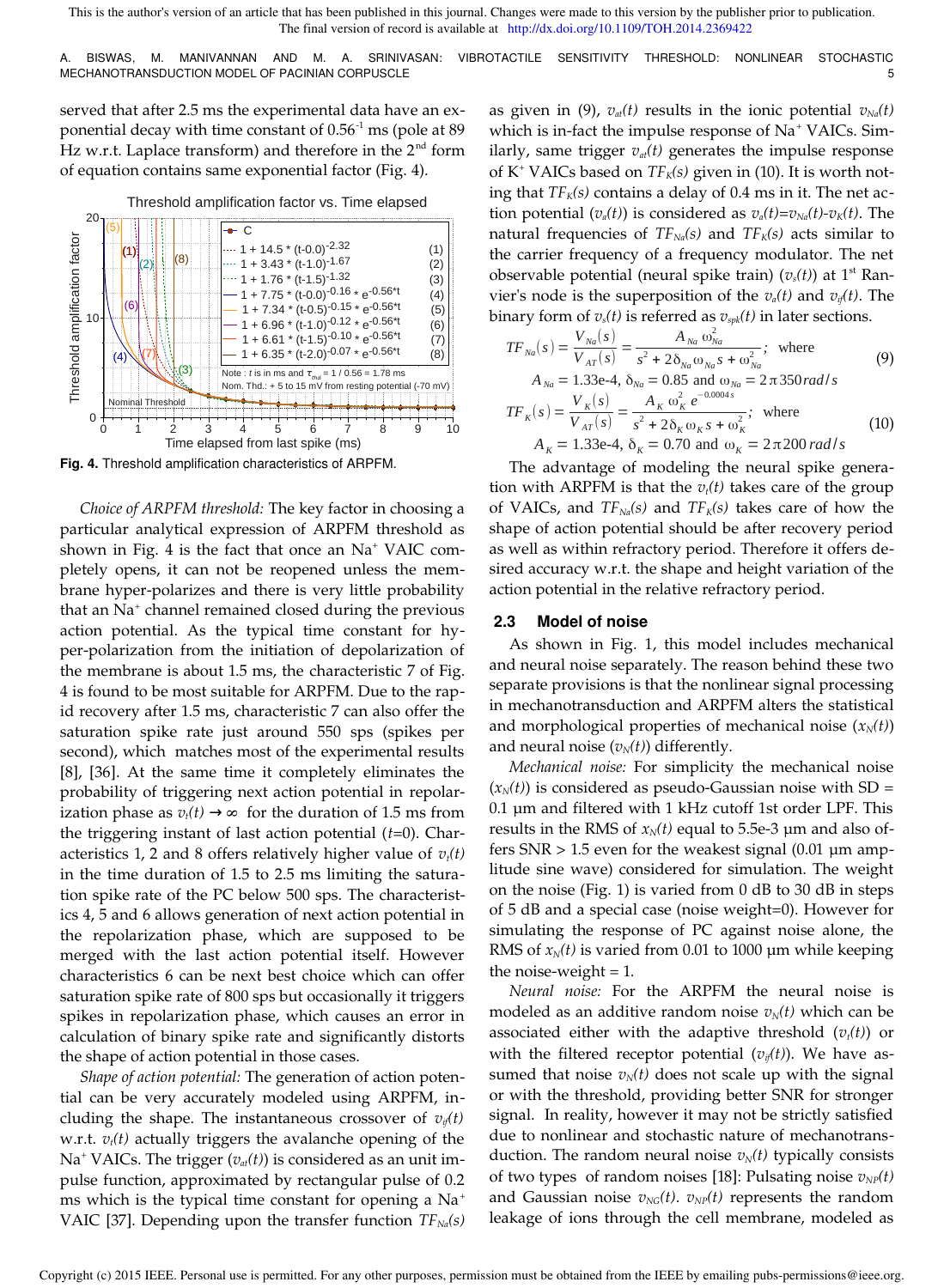pulsating biphasic signal with the height of nominal threshold and duration of 0.1 ms, with an average occurrence rate of 1 in 1 ms. This noise signal is filtered using a 1<sup>st</sup> order LPF having a time constant of 1.78 ms which is same as the exponential decay constant of threshold amplification factor (τ*thd*) as shown in Fig. 4. On the other hand  $v_{NG}(t)$  represents the Johnson thermal noise and modeled as additive Gaussian noise with SD same as the nominal ARPFM threshold voltage level (Fig. 4) and filtered using  $1<sup>st</sup>$  order LPF having time constant one fifth of  $\tau_{thd}$  (cutoff frequency = 450 Hz).

In order to illustrate some idealistic responses of the model, we have considered a special configuration of zero weight for mechanical and neural noise and referred it as deterministic model in the following sections. The term stochastic model represents the configuration where the mechanical and neural noise-weight is considered nonzero (Fig. 2).

#### **2.4 Estimation of VT sensory threshold**

 The basic approach in estimating the VTST from deterministic model is to find the minimum amplitude of stimulus applied on skin outer layer  $(x<sub>s</sub>(t))$  which results in nonzero spike rate. The spike rate is determined based on a 300 ms window. There are three reasons behind choosing 300 ms frame: 1) above 300 ms duration, temporal framing of stimulus does not alter its detectability [38], 2) the histogram analysis of the spike trains shows that rarely two spikes make a larger time gap than 250 ms in presence of noise, which is also observed in [8], and 3) 300 ms frame fits significant number of stimulus cycles for the frequency range of 12.5 to 3200 Hz.

In order to find the threshold amplitude of  $x<sub>S</sub>(t)$  an iterative computation is followed for the frequency range of 12.5 to 3200 Hz, doubling in each step. The amplitude of  $x<sub>S</sub>(t)$  is varied from 0.01 to 1000  $\mu$ m for each of the selected frequencies. The estimation of VTSTC from the deterministic model is based on zero-crossing of spike rate and denoted as *SR\_DT=0sps* in the following sections (SR: *Spike Rate*, \_DT: *Deterministic*, sps: *spike per second*).

In case of stochastic model, as spike rate never touches zero, the zero-crossing approach of estimating VTST fails. Therefore conceptually threshold amplitude of  $x<sub>S</sub>(t)$ should indicate the cross-over of the deterministic component of spike train  $(v_{spk}(t))$  over its stochastic component. One of the techniques to identify the deterministic component of the neural spike train near the threshold is proposed by Freeman and Johnson [12] considering the probability of generating two neural spikes in consecutive two stimulus cycles. However this technique fails above 400 Hz, as this probability remains close to zero even for the significantly supra-threshold stimulus; this is due to the saturation that keeps the spike rate several times lower than the stimulus frequency [8], [36]. In this high frequency band, the deterministic component of the neural spike train remains largely incoherent to the phase

of the stimulus in spite of being supra-threshold. Therefore, instead of observing only two consecutive stimulus cycles, 5 frames of each 300 ms containing more stimulus cycles are observed and Mean, Standard Deviation (SD) and Coefficient of Variation (CV) of spike rate are computed. For convenience, instead of CV, its inverse which is Mean to SD Ratio (MSDR) is considered as a good metric to quantify the deterministic nature of neural spike train (*vspk(t)*). MSDR increases with the stimulus amplitude near threshold while CV decreases. The consistency of the estimated MSDR has been verified by considering ten 300 ms frames. Apart from MSDR, mean spike rate itself indicates the deterministic nature of *vspk(t)*.

In order to quantify psychophysical VTST from binary form of *vspk(t),* we have fitted a straight line to mean spike rate (SR) vs. stimulus amplitude (SA) data in semi-log scale (11) (Fig. 12); where  $\beta$  is considered as the log of VTST  $(τ)$  and  $α$  is the VT sensitivity index of PC near the threshold. Above 50 Hz, such straight line can only approximate the *SR* vs. log(*SA*) data within the atonal interval (spike rate lower than stimulus frequency) [39], as the spike rate rapidly gets saturated after the atonal interval in the high frequency range. Therefore for individual frequencies the data points above the spike rate > 200 sps or the stimulus frequency are eliminated for fitting the straight line. Similarly such straight line fitting needs elimination of some data below a threshold which can have a value in-between 0.1 sps to 5 sps [8], [36]. This threshold is set to 0.01 sps, as in this simulation the mechanical noise  $(x_N(t))$  can be as low as  $(5.5e-3 \mu m \text{ rms})$ . For estimating  $\alpha$ , only the range of amplitude where all spike rates > 0.01 sps are taken into account. Apart from the absolute VTST  $(\tau)$ , we have also measured the entrainment threshold (the minimum amplitude of  $x<sub>S</sub>(t)$  that generates spike rate as same as the stimulus frequency) [17].

 $SR = [\alpha(\log(SA) - \beta)]^*$ ; where β = log (τ)*, SR* = *Spike Rate , SA* = *Stimulus Amplitude* (11)

# **3 RESULTS**

In order to analyze the variability of VTST over the range of few 10s of Hz to few kHz we have sampled 9 frequencies starting from 12.5 to 3200 Hz doubling in each step. The amplitude range considered for simulation is 0.01 to 1000 µm with a variable sampling (56 discrete amplitudes). Among the 56 samples, amplitudes near the threshold are sampled at high resolution  $(< 1$  dB $\mu$  peak) to capture the abrupt rise in the spike rate characteristics. For each of the amplitude and frequency combination, one round of noise-free simulation (300 ms frame) is conducted and the idealistic absolute signal for each stage of mechanotransduction is captured. To analyze how the noise  $(v_N(t))$  parameters get altered in different nonlinear transduction stages and how that affects the final spike train, we have simulated  $v<sub>N</sub>(t)$  five times to capture the true randomness. It appears that due to the nonlinear mechanotransduction the mechanical noise  $x_N(t)$  mainly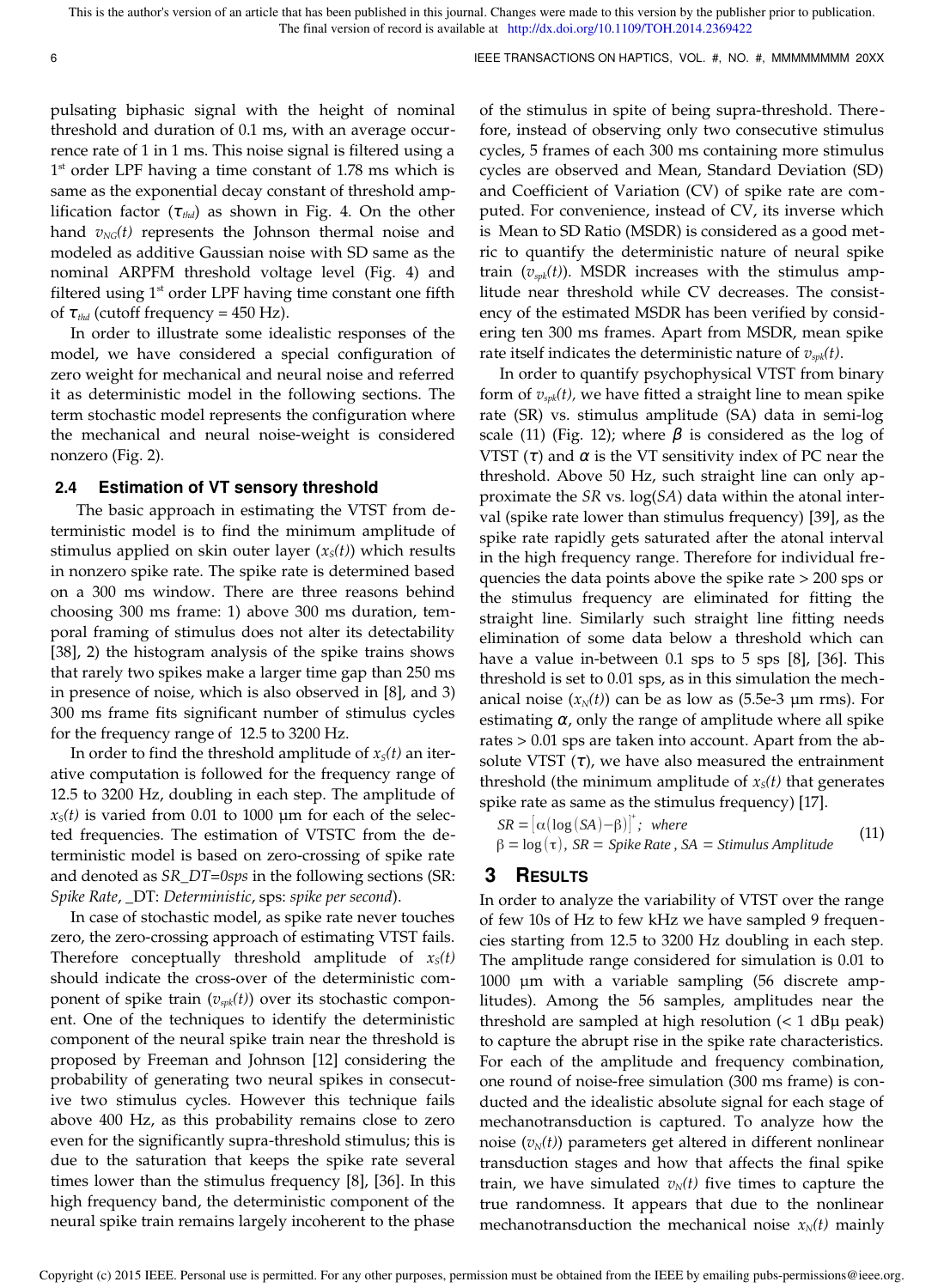A. BISWAS, M. MANIVANNAN AND M. A. SRINIVASAN: VIBROTACTILE SENSITIVITY THRESHOLD: NONLINEAR STOCHASTIC MECHANOTRANSDUCTION MODEL OF PACINIAN CORPUSCLE

contributes to the pulsating component  $(v_{NP}(t))$  of neural noise by randomizing the height and area of the spikes in  $q_r(t)$ . While  $v_{NP}(t)$  is simulated for every 300 ms frames, mechanical noise is simulated once and used for all 5 frames in order to reduce the simulation duration.

## **3.1 Signals at Mechanotransduction stages**

The results described in the following section is obtained from the simulation of two typical cases 1) PC is embedded at a fixed depth of skin column and stimulus applied on the outer surface of skin column, and 2) the stimulus directly applied on PC outer most layer without skin column. The variation of neural response due the variation of the depth of PC in skin is out of scope of this paper. However it is worth noting that while applying stimulus with skin column, the signals in the range of 300 to 3000 Hz gets attenuated from 0 to 5 dB before reaching PC outer surface (referred in supplementary material).

In order to describe how nonlinearity and stochasticity in mechanotransduction alters the shape of receptor potential  $(v_{i}(t))$  and neural spike  $(v_{s}(t))$  at 1<sup>st</sup> Ranviers's node, a typical sinusoidal and trapezoidal stimuli are shown in Fig. 5 along with the morphological details of intermediate signals. The left column of Fig. 5 A and B represents signals at the receptive area of PC neurite and the right column represents signals at the  $1<sup>st</sup>$  Ranvier's node.

*Left column of Fig. 5 A and B*: Both the mechanical stimulus reaching PC core  $(w_c(t))$  and the stretch on the neurite membrane (*sm(t)*) are high-pass filtered form of compression of the PC outermost layer  $(w_p(t))$ . The charge transferred through the SAICs  $(q_g(t))$  resembles a nonlinear rectification of *sm(t)*. However due to nonlinear relation between  $q_g(t)$  and  $s_m(t)$ , shape of  $q_g(t)$  is highly dependent on the amplitude and frequency of the stimulus  $(x<sub>s</sub>(t))$  and so on  $s<sub>m</sub>(t)$ . Based on the internal impedance of SAICs (*ZSAIC(s)*), only the low frequency components of  $q_g(t)$  gets differentiated while generating  $v_g(t)$  (Fig. 5). Spe-



cifically, below 100 Hz *ZSAIC(s)* is more resistive and above 400 Hz it becomes more capacitive (2). The observable form of 1<sup>st</sup> stage generator potential  $v_{\text{gcf}}(t)$  is shown in Fig. 5 (subplot (5,1) low amplitude trace). The secondary charge transfer  $q_r(t)$  by the voltage excitation of the VA-ICs remains more pulsating than  $q_g(t)$  due to the nonlinear characteristics shown in Fig. 3. In contrast to  $Z_{SALC}(s)$ , as the *ZVAIC(s)* remains capacitive even below 1 Hz (6), the shape of the  $q_r(t)$  is more or less reproduced in  $v_r(t)$ . The observable form of  $2^{nd}$  stage receptor potential  $v_r(t)$  is shown in Fig. 5 (subplot (7,1) low amplitude trace).

*Right column of Fig. 5 A and B*: Due to rapid adaptive nature of PC neurite and lamellae membrane, the receptor potential at 1st Ranvier's node (*vif(t)*) contains significant high frequency component (referred as AC) along with the low frequency component (referred as DC). The AC component of  $(v_{i}(t))$  rapidly attenuates after 400 Hz making  $v_i(t)$  flatter which appears to be the main reason behind rise of VTST above 400 Hz (Fig. 6). The shape of  $v_{if}(t)$  and  $v_{ifn}(t)$  ( $v_{if}(t)$  added with neural noise  $v_{N}(t)$ ) against 2 µm sinusoidal stimulus with frequency 50 to 3200 Hz are shown in Fig. 6. The subplot 4,2 of Fig. 6 indicates the typical receptor potential for mechanical noise  $(x_N(t))$ alone (50  $\mu$ m rms, Form Factor (FF) = 1.28 Crest Factor (CF) = 4.73). The  $v_i(t)$  simulated from this model indicates that there is a little -ve phase if the stimulus amplitude and frequency is not very high (Fig. 5 subplot (1,2), Fig. 6 and 7), which is well matched with [26], [33]. The bottom envelop of ARPFM threshold  $(v_t(t))$  bears an impression of the  $v_i(t)$ , or in other words,  $v_i(t)$  rides on the  $v_i(t)$ . Similar impression is also observed in  $v<sub>s</sub>(t)$  if compared to  $v_a(t)$ , as described in [34]. Due to the inherent nature of ARPFM as described in method section, the potential of individual Na<sup>+</sup> and K<sup>+</sup> VAICs (*vnk(t)*) (subplot 3,2), action potential  $(v_a(t))$  (subplot 4,2) and the neural spike potential  $(v_s(t))$  (subplot 5,2) show high level of temporal and



**Fig. 5.** Morphological detail of neural response (100 ms frame) for **(A)** typical sinusoidal stimulus of (5 µm, 100 Hz), **(B)** typical trapezoidal stimulus of 25 µm, 25 Hz and period to rise-time ratio = 8; Left column: signals at receptive area of PC; Right column signals at 1<sup>st</sup> Ranvier's node of PC; X-axis: time in second; Y-axis (from top left column): *xs* – Grey dotted waves in background representing the input stimulus at outer surface of skin (to indicate reference phase for signals), *wp* – Compression at PC outermost layer, *wc* – Compression at PC core layer,  $s_m$  – Stretch on PC neurite membrane,  $q_g$  – Net +ve charge transfer through SAICs,  $v_g$  – 1<sup>st</sup> stage generator potential along with its observable form  $(v_{\text{gcl}})$ .  $q_r$  – Net +ve charge transfer through VAICs,  $v_r - 2^{\text{nd}}$  stage generator potential along with its observable form  $(v_r)$ . Compression at PC outermost layer; Y-axis (from top right column): *vif* – Receptor potential at 1st Ranvier's Node along with its noisy form (*vifn*) due to added neural noise (*v<sub>N</sub>*), *v<sub>t</sub>* – Adaptive threshold of ARPFM, *v<sub>nk</sub>* – Individual ionic potential of Na<sup>+</sup> and K<sup>+</sup> VAICs, *v<sub>a</sub>* – Action potential, *v<sub>s</sub>* – Neural spike at 1<sup>st</sup> Ranvier's node,  $q_a$  – Net +ve charge transfer through VAICs at 1<sup>st</sup> Ranvier's node, *i*<sub>a</sub> – Current at 1<sup>st</sup> Ranvier's node.

Copyright (c) 2015 IEEE. Personal use is permitted. For any other purposes, permission must be obtained from the IEEE by emailing pubs-permissions@ieee.org.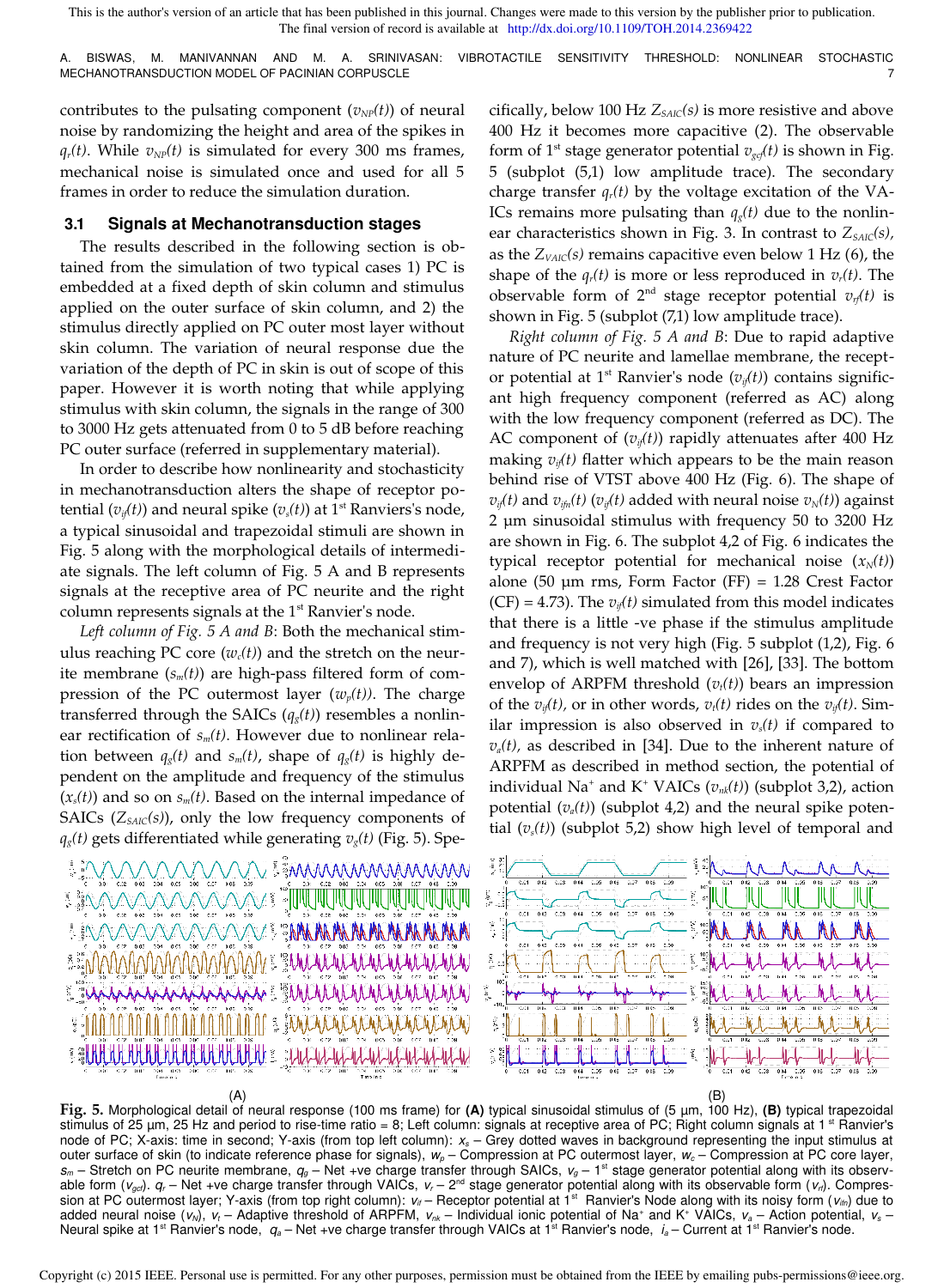morphological accuracy, as in [26], [34]. The plot of  $q_s(t)$ and  $i<sub>s</sub>(t)$  represents the trans-membrane charge transfer and current at the  $1<sup>st</sup>$  Ranvier's node. It is clearly observable that the height of  $i<sub>s</sub>(t)$  varies less compared to  $v<sub>s</sub>(t)$ , therefore in the propagated action potential the impression of the receptor potential fades rapidly.



**Fig. 6.** Receptor potential at 1st Ranvier's node *vif(t)* (smoother trace in blue) and  $v_{\text{lin}}(t)$  (neural noise  $v_N(t)$  added to  $v_{\text{inf}}(t)$ , noisy trace in magenta) for different sinusoidal stimuli (*xs(t)*) of amplitude 2 µm and frequency 50, 100, 200, 400, 800, 1600 and 3200 Hz in subplot 1,1 to subplot 3,2; In subplot 4,2  $v_{ii}(t)$  and  $v_{i(n)}(t)$  for mechanical noise (*xN(t)*) alone having amplitude 50 µm rms, Form Factor (FF) 1.28 and Crest Factor (CF) 4.73; Grey dotted waves in background representing the input stimulus at outer surface of skin (to indicate reference phase for signals); X-axis: time in second; Y-axis: voltage in mV.

Fig. 7 shows that near neurophysiological threshold (5 to 15 mV) of PC, AC component of the receptor potential rapidly increases along with DC and after the threshold the DC increases until  $v_i(t)$  saturates near 50 mV, which well matches with [33]. On the contrary, the AC of receptor potential significantly reduces above the threshold for >400 Hz stimulus.



µm sinusoidal stimuli; **Left** 50 & 100 Hz; **Right** 200 & 400 Hz.

*Grouping of spikes:* In comparison to sinusoidal signal (Fig. 5A), trapezoidal signal generates spikes against change in slope (at the corner points) of the stimulus (Fig. 5B). It is observed that the  $2<sup>nd</sup>$  and  $4<sup>th</sup>$  corner of the trapezoidal stimulus generates spike, only if the stimulus amplitude and slope is high enough, as they are originated by the overshoots of the *vgcf(t)*. These spikes appears only if *ZSAIC(s)* contains under-damped poles (2) and membrane is modeled with  $2<sup>nd</sup>$  order transfer function (4). Grouping of spikes in  $v_s(t)$  is also observed for the sinusoidal stimulus (especially for low frequency (< 200 Hz) stimulus) if the stimulus amplitude remains several times higher than the VTST, as shown in Fig. 5A. When the spikes are grouped very closely, this model shows around 40% drop of the height of action potential [26], [34], which is actually caused by the sluggishness of the  $K^*$  channel than the  $Na^*$  channel as given in (9 and 10).

*Variation of morphological parameters:* As the generation of neural spike at 1<sup>st</sup> Ranvier's node mainly depends on the DC and AC components of the receptor potential  $(v_{i}(t))$ , Fig. 8A shows how they get altered with the amplitude of  $x_s(t)$ . Apart from  $v_{it}(t)$ , the AC\_rms of core compression  $(w_c(t))$  is also depicted in Fig. 8A. Variation of two more important morphological parameters (Form factor (FF) and Crest Factor (CF)) are shown in Fig. 8B. Near and below the threshold the AC component of  $v_{if}(t)$ dominates the DC component and near the threshold it shows a peak value, as shown in Fig. 8A. With further increase in amplitude of *xs(t),* the DC gradually increases whereas AC shows higher non-monotonic fluctuation around a saturation level. This behavior is observed over all the frequencies in this simulation and also in [26], [33]. As shown in Fig. 8B, the FF of  $v_{\text{ifn}}(t)$  ( $v_{\text{if}}(t)$  added with neural noise) shoots up near threshold providing increased sensitivity in mechanotransduction. However CF remains higher even in sub-threshold range due to presence of the threshold in  $1<sup>st</sup>$  stage  $1<sup>st</sup>$  level nonlinear characteristics (Fig. 3A) and steep slope near the origin in the  $1<sup>st</sup>$ stage  $2<sup>nd</sup>$  level nonlinear characteristics (Fig. 3B).



**Fig. 8.** Morphological properties of core compression (w\_c), receptor potential (v\_if) and v\_ifn (v\_if added with neural noise) w.r.t. stimulus amplitude (*xs(t)*) for a typical frequency (400 Hz); **(A)** AC\_rms and DC; **(B)** Form Factor (FF) and Crest Factor (CF); **(C)** Max. cross-correlation of w\_c and v\_if with pure input stimulus; **(D)** Max. cross-correlation of w\_c and v\_if with added mechanical noise  $x_N(t)$ . X-axis: stimulus amplitude equally spaced in dB scale.

*Linear and nonlinear distortion*: The core compression  $(w_p(t))$  or the stretch signal at neurite membrane  $(s_m(t))$ gets distorted in different stages of mechanotransduction while generating the receptor potential at  $1<sup>st</sup>$  Ranvier's node  $(v_{if}(t))$  due to presence of linear frequency domain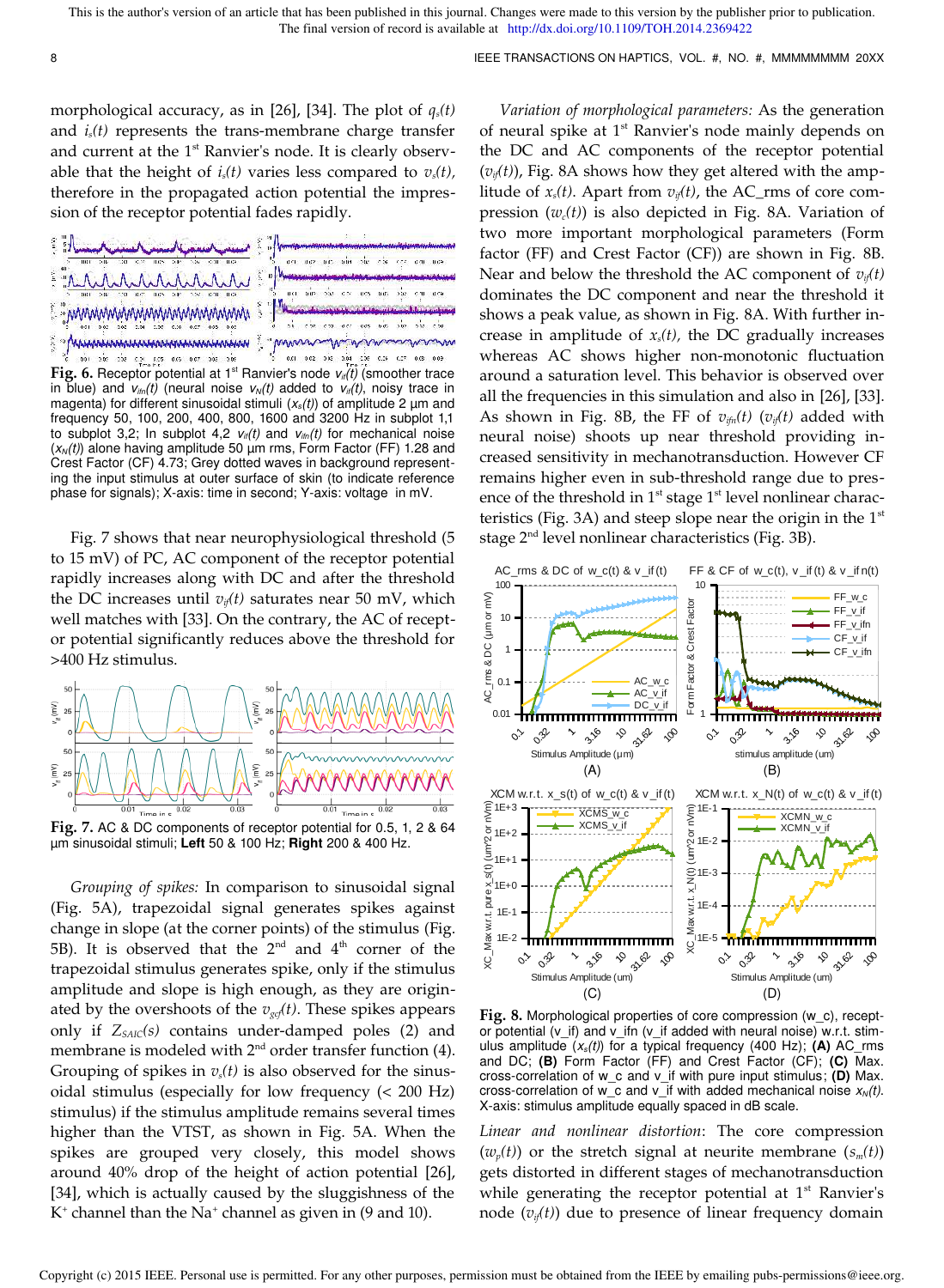A. BISWAS, M. MANIVANNAN AND M. A. SRINIVASAN: VIBROTACTILE SENSITIVITY THRESHOLD: NONLINEAR STOCHASTIC MECHANOTRANSDUCTION MODEL OF PACINIAN CORPUSCLE

filters ( $Z_{SALC}(s)$ ,  $Z_{VAIC}(s)$ ,  $T_{RI}(s)$  and  $T_{R2}(s)$ ) and 3 nonlinear characteristics shown in Fig. 3. Therefore not only the stimulus but also the characteristics of mechanical noise  $(x_N(t))$  significantly alters the mechanotransduction which is quantified by the maximum cross-correlation (XCM) of intermediate signals with the input stimulus  $x<sub>S</sub>(t)$  and mechanical noise  $x_N(t)$  (Fig. 8 C and D). Similar to Fig. 8 A and B, XCM of Fig. 8 C also indicates resonating pattern near the threshold.

#### **3.2 Noise in Mechanotransduction**

In order to analyze effect of noise in mechanotransduction, we have first simulated the deterministic signals of all stages (both noise weight  $= 0$  in Fig. 1) and referred as pure signal. Propagated noise is defined as the pure signal subtracted from actual signal. The variation of SNR for 400 Hz stimulus based on propagated noise is shown in Fig. 9A. From Fig. 9B it is clear that the propagated noise accumulates DC in mechanotransduction though both the additional noise  $(x_N(t)$  and  $v_N(t)$  are ideally zeromean noise. This is mainly due to the nonlinear amplification in  $2<sup>nd</sup>$  stage of the mechanotransduction. Therefore a very small amount of additional noise (even SNR > 150 at input stimuli) can shift the VTST significantly.



**Fig. 9. (A)** SNR based on pure signal (400 Hz) and propagated noise; **(B)** DC of propagated noise (PN) for v\_if and v\_ifn (v\_if added with neural noise  $v<sub>N</sub>(t)$ ; X-axis: stimulus amplitude equally spaced in dB scale.

For studying PC neural response for random mechanical input, the amplitude (RMS) of additional mechanical noise  $(x_N(t))$  of the input stage is increased till 100  $\mu$ m by varying the noise weight (NW), as shown Fig. 1. During this simulation the amplitude of the mechanical stimulus  $(x<sub>s</sub>(t))$  is kept zero. This simulation has shown major difference in neural response of PC compared to sinusoidal stimulus (Fig. 8B) in form of morphology of receptor potential  $v_{i}(t)$  and  $v_{i(n)}(t)$  (Fig. 10A). The characteristics in Fig. 10A shifted upward because the input signal being a random noise contains higher FF and CF. However it is interesting to observe that for random stimulus below the threshold, the FF and CF of both  $v_{i}(t)$  and  $v_{i}(t)$  drops (Fig. 10A), which oscillated or remained steady in case of a sinusoidal stimulus (Fig. 8B). This clearly represents the effect of stochastic resonance [40] due to nonlinear

mechanotransduction which in turn reflects in the spike rate (SR) and MSDR characteristics of PC (narrow peak of MSDR near threshold Fig. 10A). The shape and gradual saturation of the SR vs. SA characteristics is also well matched with experimental data reported in [36]. The measurements reported in [36] are not calibrated below 0.5 µm and hence matching the exact value of threshold is beyond the scope of this paper. Therefore, slopes are given more importance in comparing the simulated spike rate results with the experimental ones.



**Fig. 10.** Neural response of PC due to random excitation (mechanical noise *xN(t)*) alone; **(A)** morphological properties of core compression ( $w_c$ ) and receptor potential ( $v_i$  and  $v_i$  ifn ( $v_i$  added with neural noise)) at 1<sup>st</sup> Ranvier's node in terms of Form Factor (FF) and Crest Factor (CF); **(B)** Average Spike Rate (SR) and MSDR of binary spike train (*vspk(t)*); X-axis: Stimulus Amplitude RMS (SA) equally spaced in dB scale.

### **3.3 Spike rate vs. amplitude for sinusoidal input**

In order to quantitatively validate our model response w.r.t. neurophysiological experimental results we have compared the variation of spike rate of *vspk(t)* (binary form of *vs(t)*) with the [8], [36].

*Plateau of spike rate characteristics:* This model captures different plateaus of SR vs. SA characteristics (Fig. 11) which well matches with [36] as described below. For 25, 50, 100, 200, 400 Hz the 1:1 (1 spike for 1 stimulus cycle) plateau is clearly captured. For 400 Hz 2:1 plateau is absent. After a decade-long 1:1 plateau, the SR gradually saturates at 550 sps. For 50 Hz the 4:1 plateau appears immediately after 1:1 plateau, which is significantly wider. Similar skipping of plateau, 3:1 for 100 Hz and 2:1 for 200 Hz are also observed. A short width plateau of 1:2 is also observed for 400 Hz if MSDR is plotted w.r.t. amplitude of *xs(t)*. However for 12.5 Hz the first short but significant width of plateau is observed at 3:1 followed by 4:1.

*Saturation & nonmonotonicity of SR vs. SA characteristics:* The saturation SR for >400 Hz stimulus is found to be higher than that of ≤400 Hz [8], [36]. All ≤400 Hz characteristics saturate below 500 sps and can be as low as 175 sps for 12.5 Hz stimulus (Fig. 11). The major nonmonotonicity observed in the simulation as well as in [8], [36], [41] is that after saturation SR falls with the increase of SA. Apart from this, for 800 Hz there is a small nonmonotonous range just after the steep rise of the characteristics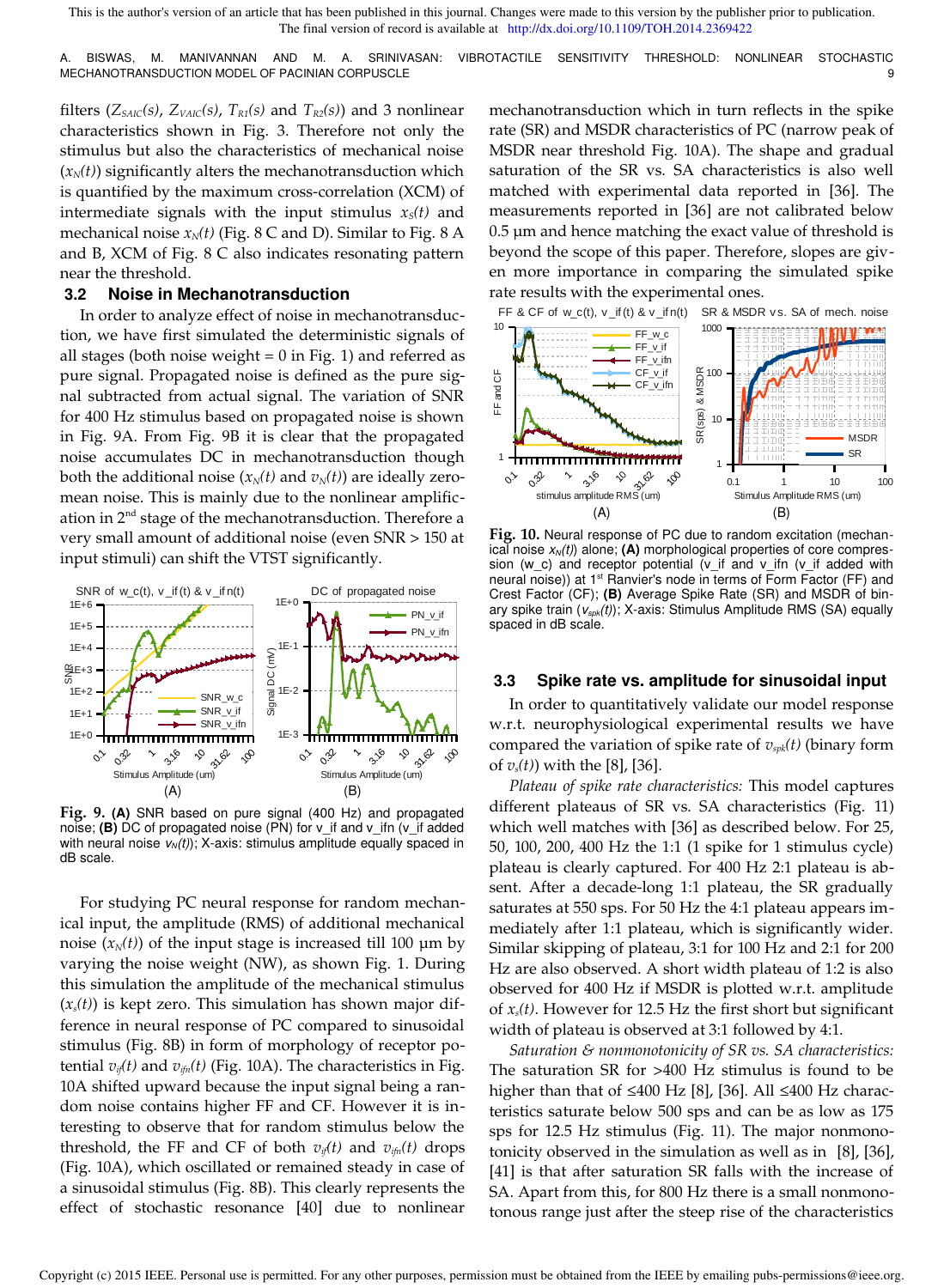10 10 **IEEE TRANSACTIONS ON HAPTICS, VOL. #, NO. #, MMMMMMMM 20XX** 

(Fig. 11B) which matches well with [36] for few of PCs. The depth of such nonmonotonicity becomes shallower with the increase of noise weight.



**Fig. 11.** Spike rate (SR) vs. stimulus amplitude (SA) characteristics considering (noise weight = 1 (Fig. 1)) starting from 12.5 to 3200 Hz and doubling in each step.

*Slope of SR vs. SA characteristics in atonal interval*: Fig. 12 shows that sensitivity index  $(\alpha)$  of SR vs. SA characteristics (11) increases with the frequency till 400 Hz and slightly decreases after (Table 1). The terminal data points of each characteristic below 400 Hz (Fig. 12 A) are indication of absolute threshold  $(\tau)$  and entrainment threshold (τ*e*) for the corresponding frequencies. For above 600 Hz stimulus the SR vs. SA characteristics gradually saturates before reaching 1:1 plateau (Fig. 11 B), therefore in that frequency range the τ*<sup>e</sup>* → *∞*. Such saturation of SR around 600 sps is found to be true for most of the PCs. However in few rare cases SR can even reach 1000 sps [36].



**Fig. 12.** Near threshold (*SR =*  $\alpha$  *log(SA/t);*  $\beta$  = *log(t)*) approximation (11); absolute and entrainment threshold (amplitude of lower and upper terminal data point threshold (*τ* & *τe*)) and sensitivity index (slope=*α*).

*Accuracy of model response*: The first level of model accuracy can be verified in terms of tuning plateaus of SR vs. SA characteristics compared to [36] (Fig. 11). In order to quantify the accuracy we have selected three parameters of the characteristics (Table 1): 1) absolute threshold (Τ), 2) entrainment threshold (Τ*e*) and 3) near threshold sensitivity index  $(\alpha)$ , which shows a better match with [8], [36] over a wider spectrum than [17].

**TABLE 1.** ESTIMATED THRESHOLDS AND SENSITIVITY OF PC

| Frq.<br>(Hz) | Model                                                                      |    |       | Model-[17] |    |    | $Exp-8$ ] |    |    | $Exp-$ [36] |                                      |    |
|--------------|----------------------------------------------------------------------------|----|-------|------------|----|----|-----------|----|----|-------------|--------------------------------------|----|
|              | ΩY                                                                         |    |       | α          |    |    | α         |    |    | α           |                                      |    |
|              |                                                                            | um | um    |            | um | um |           | um | um |             | um                                   | um |
| 25           | $ 56.6 \t4.8 \t7.4 \t61.4 \t60.0 \t90.0 35.9 \t10 \t20.0 48.7 \t1.5 \t2.0$ |    |       |            |    |    |           |    |    |             |                                      |    |
| 100          | 247 0.7                                                                    |    | - 1.0 |            |    |    |           |    |    |             | 131 2.8 6.0 212 0.5 0.8 246 0.2 0.3  |    |
| 400          | 637 0.3                                                                    |    | 0.6   |            |    |    |           |    |    |             | $-$ 0.3 inf 493 0.2 1.0 425 0.05 0.2 |    |
| 1600         | 272 0.8                                                                    |    | inf   |            |    |    |           |    |    |             |                                      |    |

*Variation of threshold due to noise level:* In Fig. 13 shows how The absolute threshold of PC neural response depends on the mechanical noise (mechanical noise weight (NW) (Fig. 1) varied from 0 to 10) w.r.t. the shift of equal SR contour and equal MSDR contour. The down shift of SR=1 and MSDR=1 contour indicates that VTST at high frequency is highly noise dependent. Even a little noisy signal with  $SNR > 150$  (NW=1) shifts the VTST above 400 Hz by 3 dB w.r.t. the deterministic VTST (NW=0).



**Fig. 13. (A)** Variation of equal SR contour (SR=1) and **(B)** equal MSDR contour (MSDR=1) based on different levels of mechanical noise added to input stimulus *xs(t)* (Fig. 1); Noise weight (NW) = [0, 1, 3, 10].

# **4 DISCUSSION**

 The main motivation of this work is to investigate the increase of variabilities of psychophysical VTSTC above 400 Hz considering the position, slope, curvature, minimum (Fig. 14). Although the variabilities are partly due to site of stimulation or procedure of experiment, the focus of this paper is the variability in the slope of the characteristics above 400 Hz. Another motivation for us is to look into the ionic basis of the mechanotransduction in PC neurite. We have shown that there could be no distinctive upper bound of psychophysical VTST (Fig. 14) above 800 Hz as α becomes smaller and τ<sub>e</sub> → ∞ in this frequency range for most PCs.

The developed nonlinear mechanotransduction model clearly describes that high frequency VTST is much more sensitive even to a small noise added to stimulus (Fig. 13) in comparison to low frequency VTST. Due to stochastic resonance it improves signal detectability by adding extra DC level to receptor potential although the mechanical noise itself does not contain any DC level. It is interesting to observe that the nonlinear mechanotransduction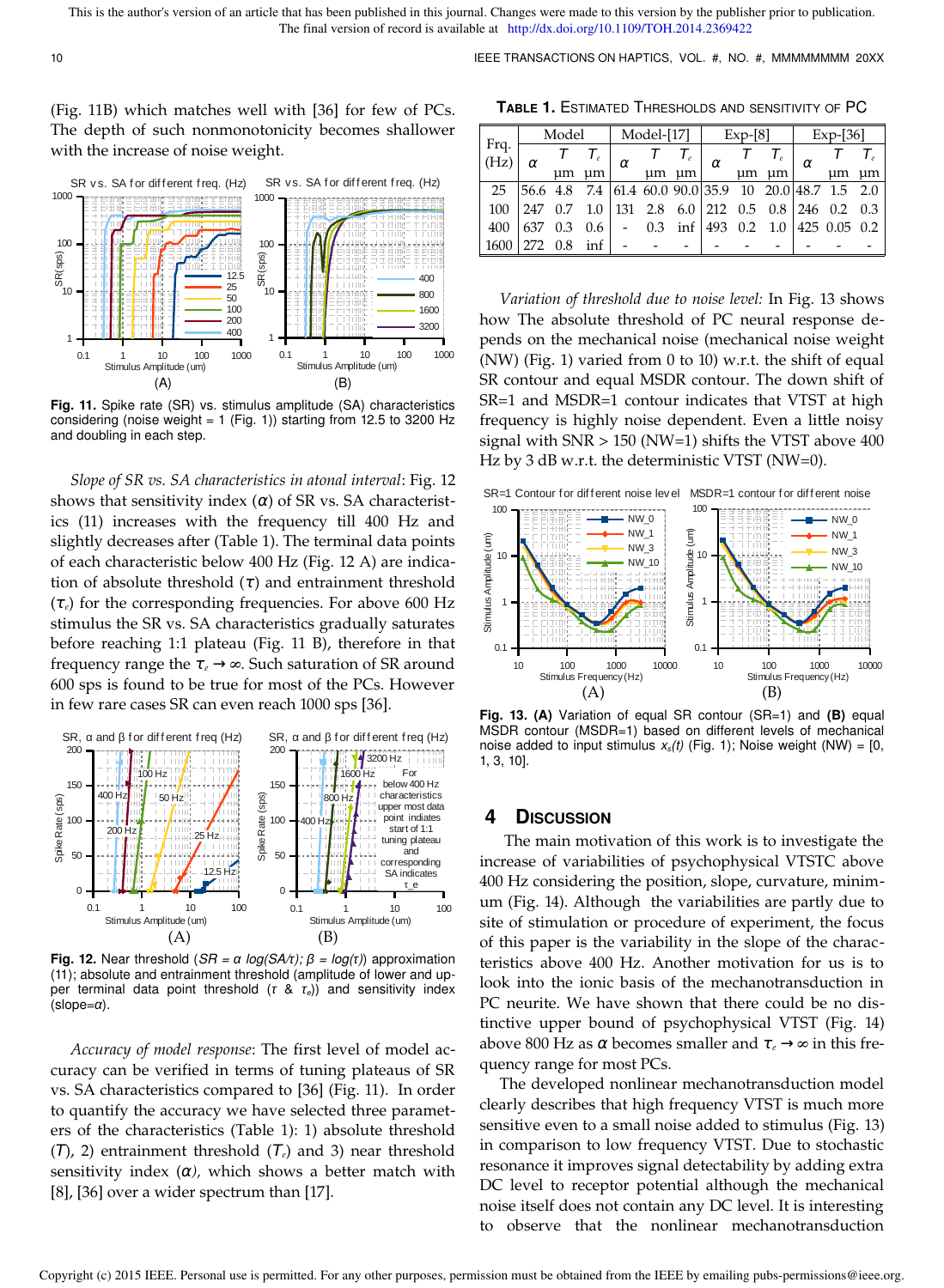A. BISWAS, M. MANIVANNAN AND M. A. SRINIVASAN: VIBROTACTILE SENSITIVITY THRESHOLD: NONLINEAR STOCHASTIC MECHANOTRANSDUCTION MODEL OF PACINIAN CORPUSCLE **11** and the control of the control of the control of the control of the control of the control of the control of the control of the control of the control of the control of

makes the transduced mechanical noise (propagated  $x_N(t)$ ) which was Gaussian in nature) resembling to the pulsating neural noise  $(v_{NP}(t))$  (increase of CF in Fig. 10A).



**Fig. 14.** Comparison of the VTSTCs estimated from model with experimental literature; M\_DT and M\_ST: Deterministic and stochastic estimation from the model, Mou: [7], Mer: [6], Rey: [10], Bol, Bol\_P: [3], Lam: [5], Rab: [9], M\_K, M\_K\_P: [42], Wys: [11], Mun\_P: [8], Knu: [43], Hug: [44], Set: [45], Gil: [46]. The suffix "P" in the legend indicates the VTSTC of PC alone.

Apart from explaining the variation of VTSTC, the developed nonlinear mechanotransduction model is more generalized to capture the morphological details of receptor potential of PC neurite. This is achieved because each element of the model has either physiological or electrochemical interpretation rather than abstract approximation of input output relation. With the help of this model we propose that the VAICs present in axolemma and lamella membrane [19] acts as the nonlinear amplifier for the  $1<sup>st</sup>$  stage of receptor potential generated by SAICs. This results in overshoot in Fig. 8 and 9 for the near threshold SA which is finally reflected in higher sensitivity index  $(\alpha)$  (11) near the threshold.

The reason why SAICs needs higher order transfer function to approximate the membrane impedance is probably the variation of dielectric value due to changes in membrane thickness by the stimulus itself. Therefore if receptive area of PC neurite is excited by equivalent voltage signal, the morphology of the receptor potential at 1<sup>st</sup> Ranvier's node may show little difference. However the propagation of action potential due to electrical excitation after 1<sup>st</sup> Ranvier's node and mechanical excitation does not show much difference [34].

The spike generation at  $1<sup>st</sup>$  Ranvier's node of PC is modeled with ARPFM which is accurate enough to capture the variation of spike height in refractory period, abortive T-spike [34], and grouping of neural spikes due the trapezoidal and low frequency sinusoidal stimulus (Fig. 5). The accuracy of the model can also be realized in terms of more realistic simulation of SR vs. SA characteristics than [15], which clearly captures the step-like, nonlinear, saturating and nonmonotonic patterns as found in experiments [36]. This model also captures the saturation of PC at higher amplitude for random excitation than for pure tone excitation, while the threshold still remains in the order of 0.1 - 0.2 µm rms [36] (Fig. 10).

The major limitation of this model is that the nonlinear characteristics and transfer functions are empirically estimated based on the ion channel characteristics in [24], [25], [29] and typical neural membrane impedance in [30], [31]. These characteristics are then approximated in order to match the experimental neural response in [8], [36]. Better approximation of these characteristics demands more number of parameters in ion channel model and therefore the desired accuracy of model is restricted in terms of the width of the  $1<sup>st</sup>$  plateau of SR vs. SA characteristics. Apart from the approximation of ion channel characteristics the forms of intermediate signals proposed in this model need more experimental proof to confirm that the proposed transduction mechanism in reality describes the molecular basis of generation of receptor potential in PC which is not yet clearly understood [19].

In this paper we have not considered the variabilities of the of PC biomechanics like lamellae number, radius, depth in skin. If these variabilities are unified with this mechanotransduction model, it can simulate behaviour of a group of PCs revealing further insight towards perception of vibration through the somatosensory channel covering the speech spectrum. The simulated receptor potential not only matches with PC but also matches with that of hair cells [33] (Fig. 7). However restricting only to PC neural response and considering biomechanics of only 30 layers PC similar to [20], we have successfully explained many critical features of nonlinear stochastic mechanotransduction over a wide frequency band covering a significant range of speech spectrum.

## **REFERENCES**

- [1] O. Bau et al., "TeslaTouch: Electrovibration for Touch Surfaces," in *Proceedings of the 23Nd Annual ACM Symposium on User Interface Software and Technology*, New York, NY, USA, 2010, pp. 283–292.
- [2] M. Rothenberg et al., "Vibrotactile frequency for encoding a speech parameter," *J. Acoust. Soc. Am.*, vol. 62, no. 4, pp. 1003– 1012, 1977.
- [3] S. J. Bolanowski, Jr. et al., "Four channels mediate the mechanical aspects of touch," *J. Acoust. Soc. Am.*, vol. 84, no. 5, pp. 1680–1694, Nov. 1988.
- [4] F. A. Geldard, "The Perception of Mechanical Vibration: III. The Frequency Function," *The Journal of General Psychology*, vol. 22, no. 2, pp. 281–289, 1940.
- [5] P. J. J. Lamore et al., "Envelope detection of amplitude-modulated high-frequency sinusoidal signals by skin mechanoreceptors," *J. Acoust. Soc. Am.*, vol. 79, no. 4, pp. 1082–1085, 1986.
- [6] M. M. Merzenich and T. Harrington, "The sense of flutter-vibration evoked by stimulation of the hairy skin of primates: Comparison of human sensory capacity with the responses of mechanoreceptive afferents innervating the hairy skin of monkeys," *Exp. Brain Res.*, vol. 9, no. 3, pp. 236–260, 1969.
- [7] V. B. Mountcastle et al., "Detection thresholds for stimuli in humans and monkeys: comparison with threshold events in mechanoreceptive afferent nerve fibers innervating the monkey hand," *J. Neurophysiol.*, vol. 35, no. 1, pp. 122–136, Jan. 1972.
- [8] M. A. Muniak et al., "The Neural Coding of Stimulus Intensity: Linking the Population Response of Mechanoreceptive Afferents with Psychophysical Behavior," *J. Neurosci.*, vol. 27, no. 43, pp. 11687–11699, Oct. 2007.